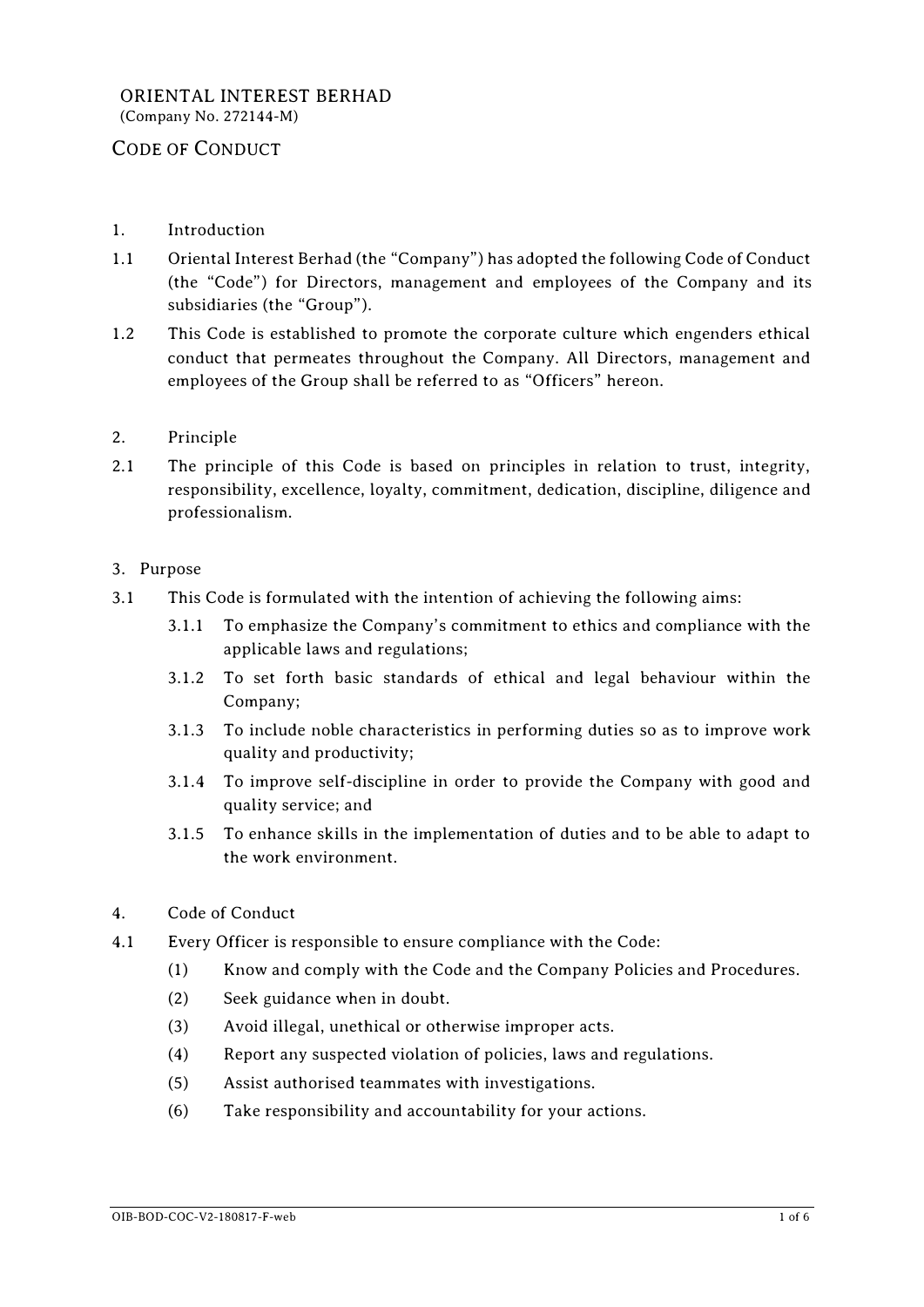- (7) Notify your department head (HOD) or the Board immediately if you suspect any irregularities.
- 4.2 The Company will take disciplinary action against any personnel who fails to act in accordance with applicable statutory laws, Company Policies and Procedures and this Code.
- 4.3 In the performance of his or her duties, each Officer must comply with the letter and spirit of the following codes:
	- 4.3.1 Human Rights

The Company supports and respects human rights. The Company treats Officers with dignity and respect in the workplace, provides equal employment opportunities, creates a safe and harmonious work environment, and will not engage in any form of discrimination. Officers should respect the personal dignity, privacy and rights of each individual you interact with during the course of work and shall not in any way cause or contribute to the violation or circumvention of human rights.

- 4.3.2 Health and Safety
	- (a) The Company provides a work environment that is safe, secure and free of danger, harassment, intimidation, threats and violence. The Company takes appropriate precautions to prevent injuries or adverse working conditions for each and every Officer.
	- (b) It is the responsibility of each and every Officer to adhere to the prescribed safety rules and acts as well as to raise any concerns which may represent a potential threat to health and safety.
	- (c) Officers are responsible for reporting injuries and unsafe work practices or conditions as soon as they being discovered or become known.
- 4.3.3 Environment
	- (a) The Company conducts operations in a manner that safeguards health, protects the environment and conserves valuable materials. The Company is committed to protecting the environment by minimising and mitigating environmental impacts throughout the life cycle of operations.
	- (b) Officers should contribute to minimising the use of finite resources, including energy, water and raw materials.
	- (c) Officers should minimise harmful emissions to environment, including waste, air emissions and discharges to water.
- 4.3.4 Gifts and Business Courtesies

Officers shall never offer or accept any gifts and business courtesies.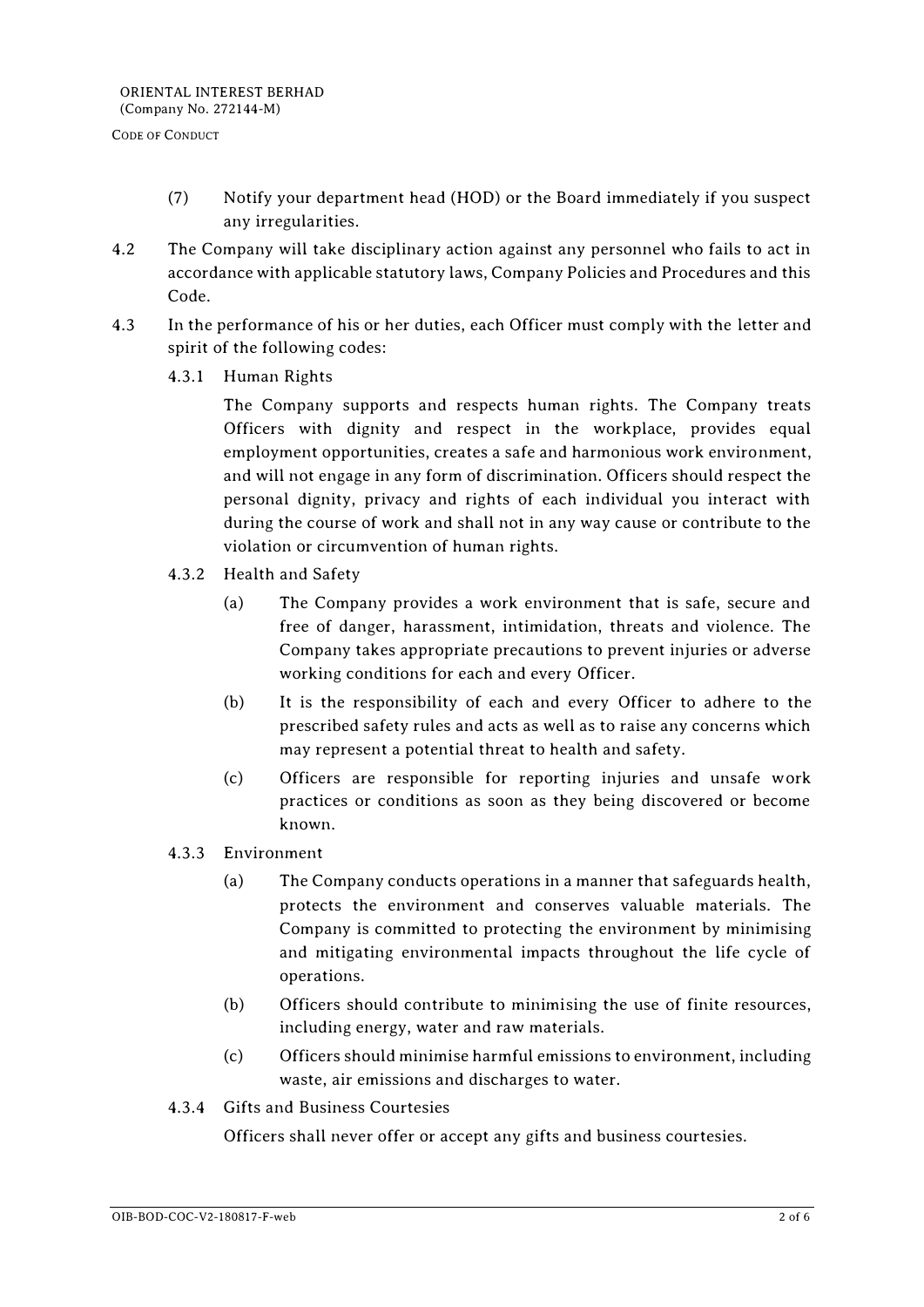## 4.3.5 Company Records and Internal Controls

- (a) The Company's records must be prepared accurately and honestly, both by accountants who prepare financial statements and by Officers who contribute to the creation of business records, for example, by submitting expense records, time sheets, order and invoice records.
- (b) The Company takes obligation to maintain business records for operational, legal, financial, historical and other purposes seriously and takes appropriate steps to ensure that the content, context and structure of the records are reliable and authentic.
- (c) Reliable internal controls are critical for proper, complete and accurate accounting and financial reporting.
- (d) Officers must understand the internal controls relevant to their positions and comply with the policies and procedures related to those controls to ensuring that effective and reliable business processes are in place.
- 4.3.6 Anti-Bribery
	- (a) Officers shall never offer, give, ask for, accept or receive any form of bribe. A bribe occurs when someone attempts to influence a decision by offering some form of undue or improper advantage, incentive or favour.
- 4.3.7 Company Assets
	- (a) The Company's properties and assets should be managed and safeguarded in a manner which protects their values.
	- (b) Officers are accountable both for safeguarding all assets entrusted to them, including our information resources, records, materials, facilities and equipment under your care or control, from loss, theft, waste, misappropriation or infringement and for using the assets to advance the interests of the Company.
	- (c) All Officers have an affirmative duty to immediately report the theft, loss or misappropriation of any Company assets, including financial assets, physical assets, information assets and electronic assets to the management as stipulated under Violations of Code of Conduct below.
- 4.3.8 Exclusive Service
	- (a) The Company expects each and every Officer to give their fullest attention, dedication and efforts to their duties and the Company.
	- (b) Officers must avoid any personal, financial or other interest which may be in conflict with their duties and responsibilities to the Company.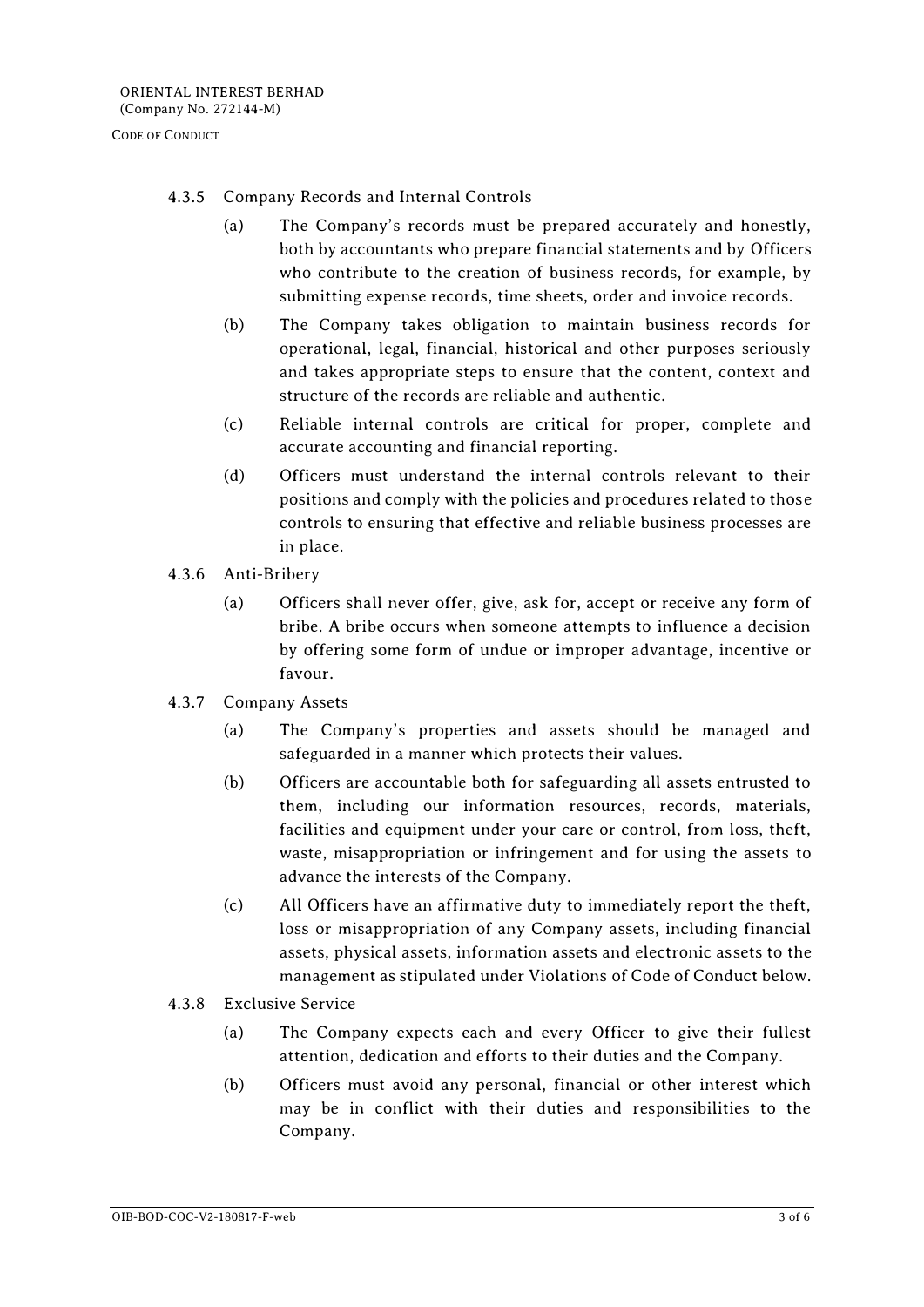- (c) In this respect, an Officer is not permitted to be gainfully employed by any other organisation, company or business concern other than the Company without prior written consent of the Group General Manager. Such permission will not be unreasonably withheld unless it has an impact on the executive ability to perform his/her normal duties or his/her performance at work or for an organisation which is in direct competition with the Company.
- 4.3.9 Integrity and Professionalism
	- (a) Officers should remember that they are a reflection on the Company and are constantly being judged and otherwise appraised by everyone they come in contact with.
	- (b) All Officers should conduct themselves with the highest degree of integrity and professionalism in the workplace or any other location while on Company's business.
- 4.3.10 Personal Appearance
	- (a) An Officer who is provided with uniforms by the Company shall wear them in full at all times while he is at work.
	- (b) An Officer is expected to be suitably and neatly dressed so as to maintain an appropriate appearance that is business like, neat and clean, as determined by the requirements of the work area. Dress and appearance should not be offensive to customers or other Officers.
	- (c) Dress, grooming and personal cleanliness standards are important and contribute to the morale of all Officers and affect the business image to the Company's customers and visitors.
- 4.3.11 Confidential Information
	- (a) All information obtained in the course of engagement and/or employment with the Company shall be deemed to be strictly confidential and shall not be disclosed to any third party. This measure applies to all Officers both during and after the service with the Company.
	- (b) Except with the permission of the Company, an Officer shall not make any unauthorised public statement, circulate, divulge or communicate with any customer, member of the public, media or government or statutory bodies on the policies or decision of the Company on any issue, or any other information or details in respect of the Company's business.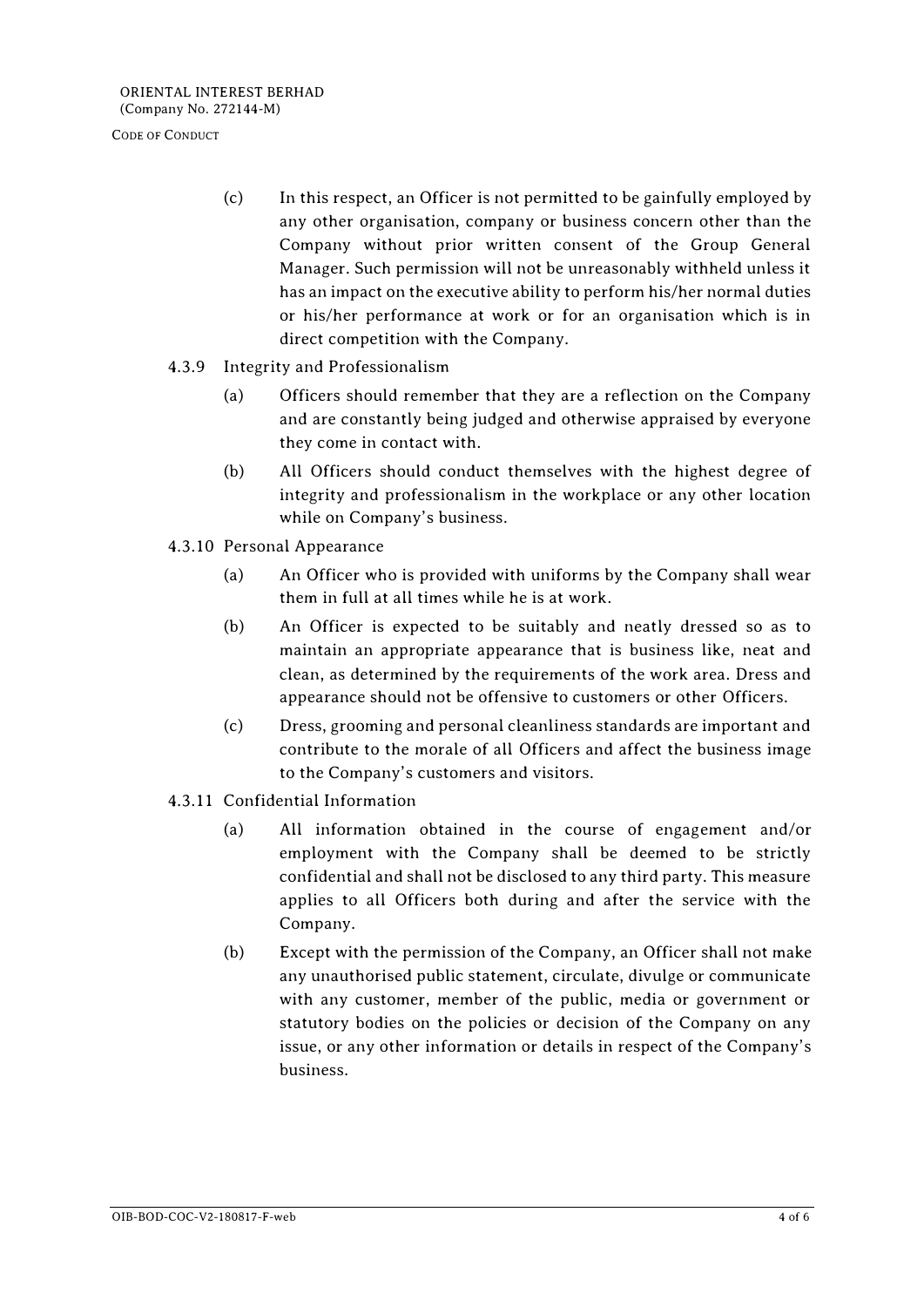This applies to disclosures by any medium, including the internet, especially via social media sites (e.g. Facebook, Twitter, YouTube), internet message boards and/ or blogs. An Officer must take precautionary steps to prevent the unauthorised disclosure of proprietary or confidential information, including protecting and securing documents containing this information.

- (c) Personal records and remuneration including the Officer's own remuneration are classified as Private and Confidential information and shall not be divulged.
- 4.3.12 Compliance Obligations
	- (a) Officers are responsible for knowing and complying with the requirements applicable to their work activities, including those described in Rules of Conduct and Disciplinary Procedure in the Employee Handbook and those described in the Company's guidance documents (Company's standards, policies and procedures and manuals).
- 5. Compliance Standard and Communication
- 5.1 The Company and the Board should ensure this Code is being communicated to all levels of Officers through staff handbook, notice board, intranet, or corporate website. The Company should include the briefing of this Code to new Officers in the induction programme.
- 5.2 The Board should ensure this Code permeates throughout the Group and is complied with by all levels of Officers.
- 6. Violations of Code of Conduct
- 6.1 The Company's Officer should report to supervisors, managers, HODs or Head of Human Resource about the known or suspected illegal or unethical behaviour. The Company's Executive Directors and senior management shall promptly report any known or suspected violations of this Code to the Board. All Officers shall refer to and adhere to the Whistle Blower Policy.
- 7. Non-retaliation
- 7.1 The Company makes every effort to maintain the confidentiality of any individual who reports concerns and possible misconduct.
- 7.2 Officers who retaliate or encourage others to do so will be subjected to disciplinary actions, up to and including termination of employment or engagement.